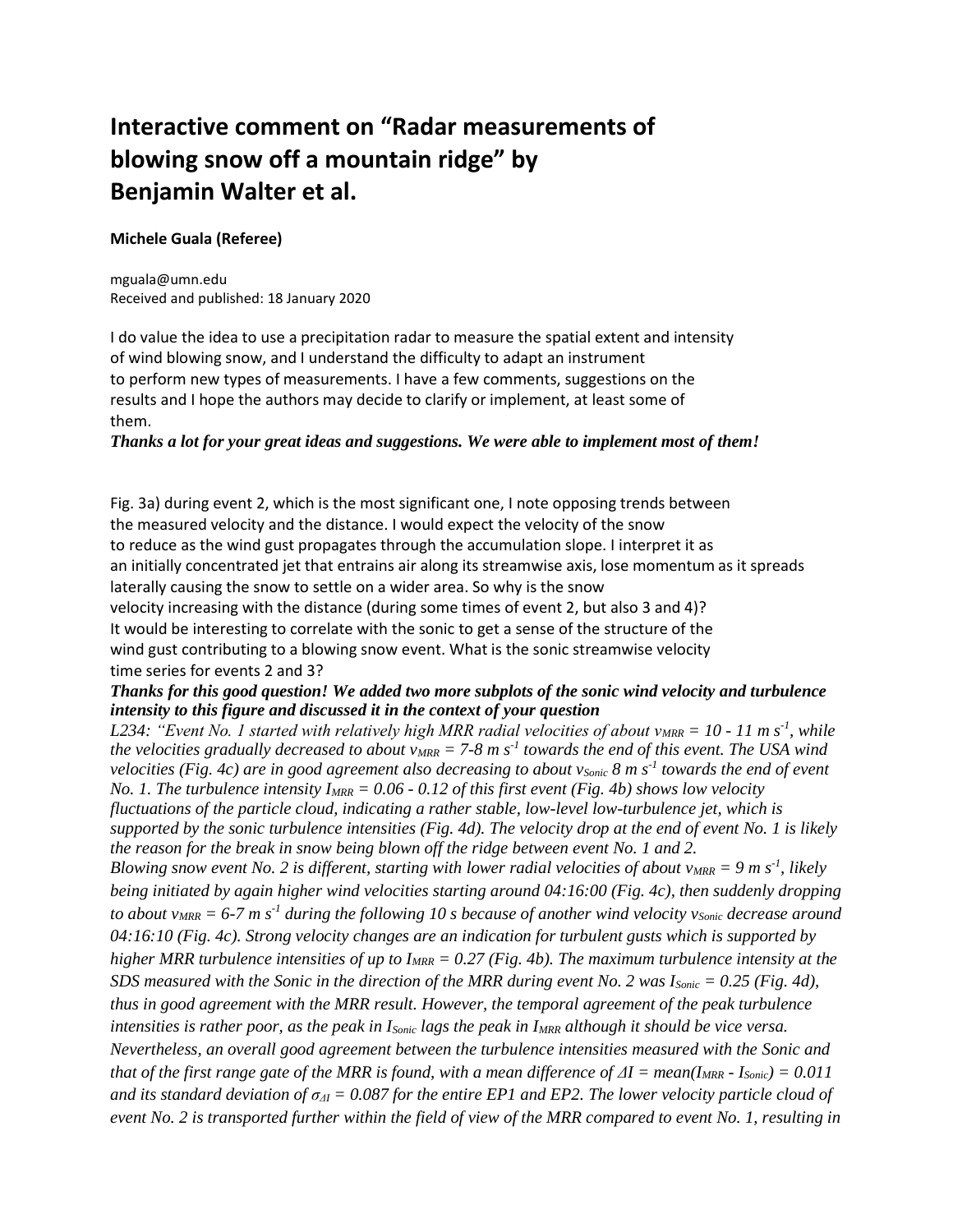*a gradually increasing transport distance starting from 60 m, increasing to 80 m, 120 m and finally to 140 m after 20 s. Interestingly, vMRR is increasing with distance for event No. 2, which is counter-intuitive, as one would rather expect a decrease of the wind velocity behind the ridge. However, the highly turbulent flow with changes in the wind direction and potentially large eddies of up to 100 m is likely causing this effect of higher velocities at longer distances. Events No. 3 and 4 both show rather high radial velocities similarly to event No. 1 and supported by the Sonic wind velocities (Fig. 4c), but also slightly higher turbulence intensities, indicating a more turbulent flow unlike for event No. 1. The transport distances are about 80 - 100 m for event No. 3 and 4."* 



*Figure 4: a) MRR radial velocity in the azimuth direction 22° for a two-minute period containing four different blowing snow events on 2019-03-04. b) Corresponding turbulence intensity I, USA c) wind velocity and d) turbulence intensity.*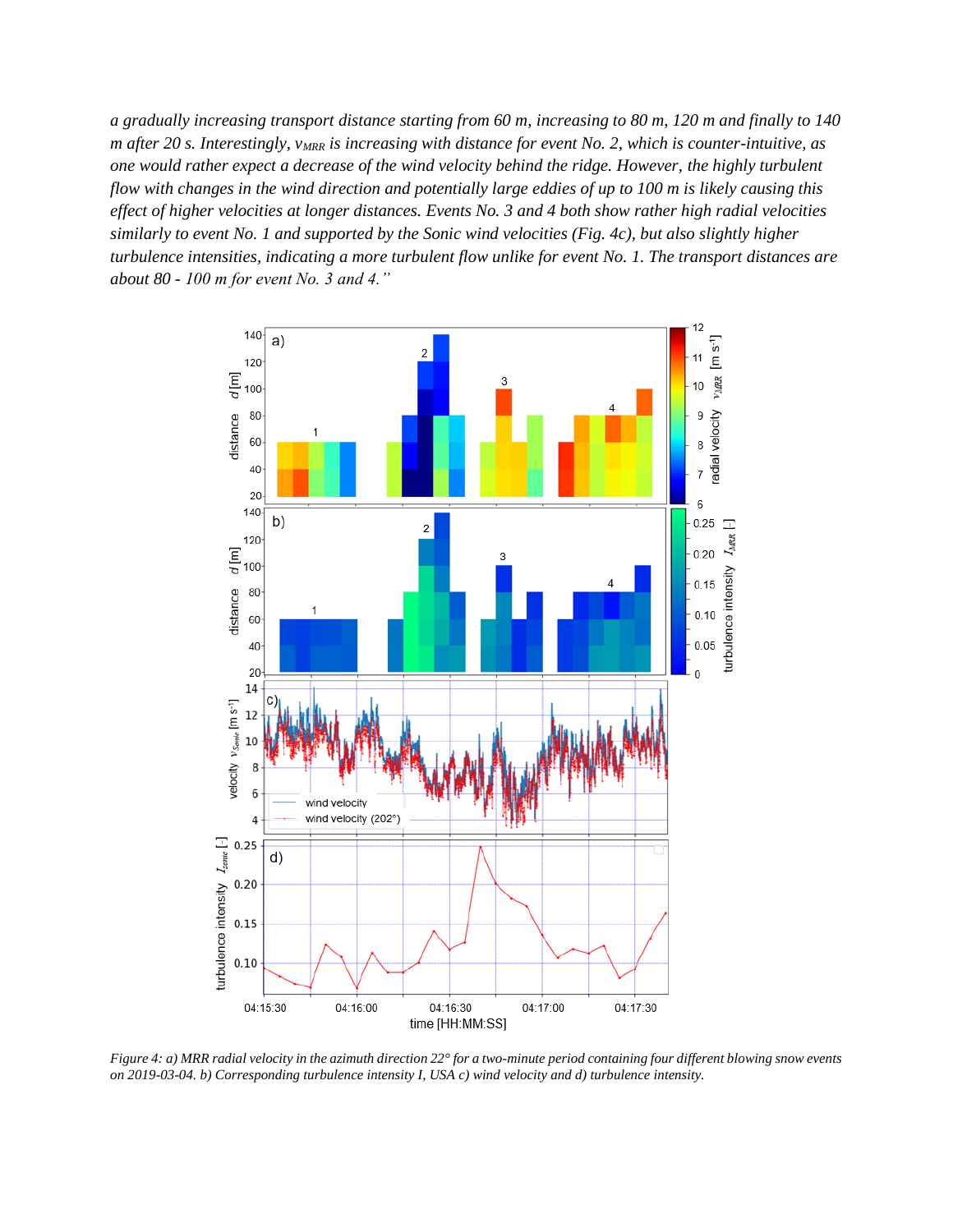Fig 4b: why the vMRR velocity occurs randomly and not necessarily at higher wind velocity. I understand sonic recording are continuous and I would expect suspended snow event to occur more systematically under strong winds.

*We agree. Generally, a trend for MRR velocities occurring at higher wind speeds is given, e.g. around 05:00 and after 08:30 (now Fig. 5) the wind velocities were small and only few MRR events were detected. The outliers, e.g. low MRR velocities around 2.5 m/s after 08:30 are most likely instrument artefacts. We added one more sentence on this in* 

*L285: "Very low MRR velocities around vMRR = 2.5 m s-1 are either an instrument artefact because of very low blowing snow particle concentrations, or wind directions temporarily deviating significantly from the MRR field of view direction."* 

Fig 5: the y axis should be normalized by the sonic velocity to provide a % difference. Alternatively, a scatter plot of vs versus vMRR could be provided for different ranges of directions. The figure as it is not particularly informative.

# *Good idea, this has been done and the text been changed accordingly!*

*L290 "To assess a potential dependency of the velocity difference on the wind direction, Fig. 6 shows the relative difference between the MRR and the Sonic velocity as a function of the wind direction α for all three evaluation periods. A positive trend is found with a bias of*  $v_{MR} > v_{Sonic}$  *for wind directions*  $\alpha > 180^\circ$ *. Nevertheless, an overall good agreement between the MRR radial and SONIC velocity is found, with a mean difference of mean((* $v_{MRR}$  *-*  $v_{Sonic}$ *) /*  $v_{Sonic}$ *) = 10% and a standard deviation of*  $\pm$  *20%. The intersection of the linear fit with the v<sub>MRR</sub>*  $\cdot$  *v<sub>Sonic</sub>*  $= 0$  *line for*  $\alpha = 170^{\circ}$  *(Fig. 6) suggests a stable wind direction in the vicinity of the MRR and the SDS for winds coming from that direction. This result is most likely strongly related to the local topography (Fig. 2b) influencing the nearby wind field and direction, where the mountain station is located west and another SW-NE oriented mountain ridge east of the MRR and the SDS, resulting in a rather undisturbed flow for southerly winds. "*



*Figure 6: Relative difference between MRR and Sonic wind velocity in the direction 202° as a function of wind direction for all three evaluation periods.*

Fig 6: the exponential distribution should be assessed with log scale vertical axis. The formula are not required in my opinion as they are dimensionally questionable. *We totally agree, so we changed this. Thanks!*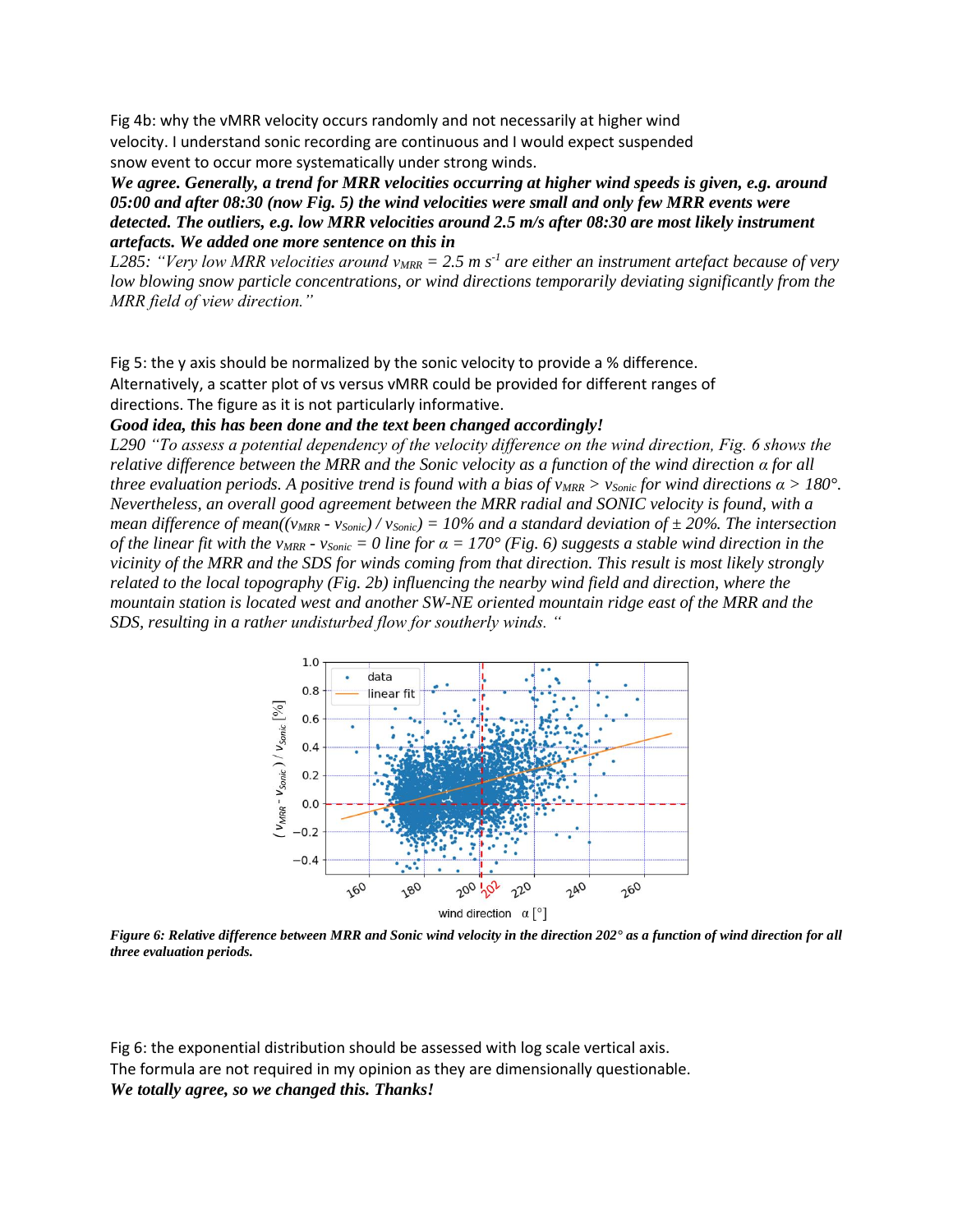

*Figure 8: Histogram of the transport distance of all blowing snow events for a) EP1 (Fig. 5a), and b) EP2 (Fig. 7a), including exponential fits for distances larger than the minimal transport distance.*

Perhaps the shear velocity (from the Reynolds stress) could be introduced to normalize the distance (like a term  $u^*$  2/g) ? Just a thought... May be different events could be combined under a generalized law.

*We think for a first attempt of characterizing blowing snow off mountain ridges with a radar it is OK to keep the real distances, this makes it easier for the reader e.g. when comparing it to the snow height distribution in Fig. 2a. Furthermore, we have only 2 distributions (events). Finding a generalized law would require more blowing snow events for different conditions, e.g. wind, snow surface, etc. Therefore, we decided to keep it as it is leaving this for future studies.* 

In general, the interpretation of MRR turbulent intensity is difficult to provide and to some extent speculative. Mostly because a wind gust is a transient phenomenon and therefore any reduction in "mean" velocity with distance could be perceived as a high turbulence intensity.

#### *We agree, therefore we added more information in*

*L114: "The definition of IMRR includes the assumption that within each range gate of length δr and for each time interval T<sup>i</sup> the MRR velocity is normally distributed around the mean velocity vMRR. This assumption is supported by the good agreement between the MRR turbulence intensity IMRR and the turbulence intensity ISonic determined from a 3D Ultra-Sonic anemometer (Sonic) as will be shown in Section 3.2."*

Fig 7 is convincing. I am again curious about the structure of the wind gust, they might be quite coherent in both space and time to have such a lasting signature on the distance of the snow cloud. Still debated if these gusts are more like atmospheric surface layer coherent structures (see e.g. Heisel et al JFM 2018), or large sweep events that expand in the slope like a jet structure or a mixing layer.

*We changed Fig. 7 (now Fig. 9) to separate the two evaluation periods (See comment of other reviewer above). We agree that it would be great to further investigate the flow structures with a better setup. However, the goal of this study was to introduce a new method for characterizing blowing snow on larger spatial scales, which certainly leaves room for more detailed future studies building upon the here presented results.*